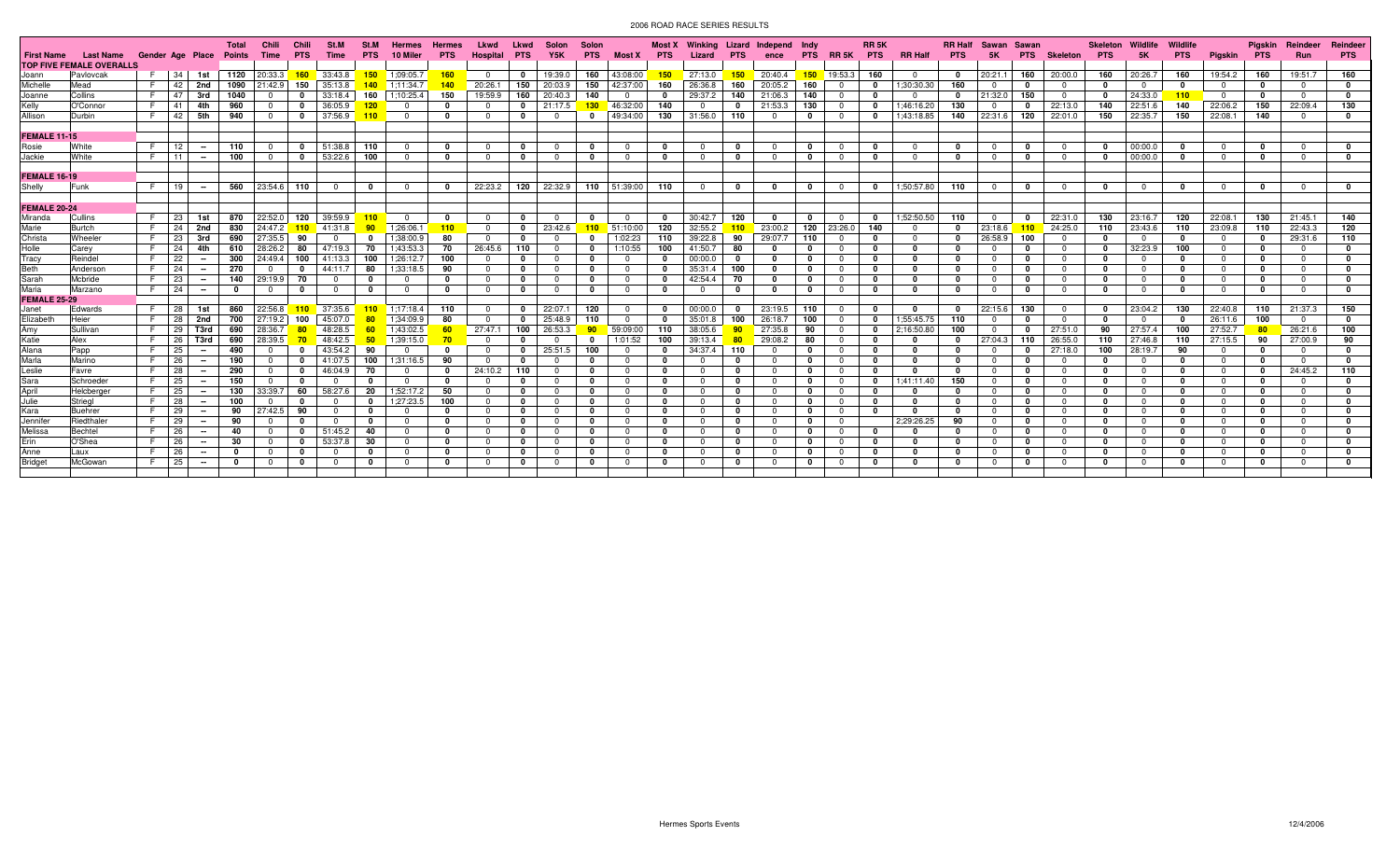|                     |                |    |                  |        | Total       | Chili    | Chili        | <b>St.M</b>             | St.M            | <b>Hermes</b>           | <b>Hermes</b> | Lkwd            | Lkwd         | Solon          | Solon        |            |              | <b>Most X</b> Winking |              | Lizard Independ Indy |                 |                         | RR <sub>5</sub> K |                |              | <b>RR Half</b> Sawan | Sawan        |                 | <b>Skeleton</b> | Wildlife                | Wildlife     |              | Pigskin      | Reindeer       | Reindeer   |
|---------------------|----------------|----|------------------|--------|-------------|----------|--------------|-------------------------|-----------------|-------------------------|---------------|-----------------|--------------|----------------|--------------|------------|--------------|-----------------------|--------------|----------------------|-----------------|-------------------------|-------------------|----------------|--------------|----------------------|--------------|-----------------|-----------------|-------------------------|--------------|--------------|--------------|----------------|------------|
| FirstName           | LastName       |    | Gender Age Place |        | Points      | Time     |              | <b>Time</b>             | <b>PTS</b>      | 10 Miler                | <b>PTS</b>    | <b>Hospital</b> | <b>PTS</b>   | Y5K            | <b>PTS</b>   | Most X PTS |              | Lizard                | <b>PTS</b>   | ence                 |                 | PTS RR5K PTS            |                   | <b>RR Half</b> | <b>PTS</b>   | 5K                   | <b>PTS</b>   | <b>Skeleton</b> | <b>PTS</b>      |                         | <b>PTS</b>   | Piaskin      | <b>PTS</b>   | <b>Run</b>     | <b>PTS</b> |
| <b>FEMALE 30-34</b> |                |    |                  |        |             |          |              |                         |                 |                         |               |                 |              |                |              |            |              |                       |              |                      |                 |                         |                   |                |              |                      |              |                 |                 |                         |              |              |              |                |            |
| Irma                | Barcelona      | E. | 34               | 1st    | 760         | 30:16.8  | 110          | - 0                     | 0               | $\Omega$                | $\Omega$      | $\Omega$        | $\mathbf{0}$ | $\Omega$       | $\Omega$     | $\Omega$   | $\Omega$     | 41:14.3               | 110          | 29:49.2              | 100             | $\Omega$                | 0                 | $\Omega$       | $\mathbf{0}$ | $\Omega$             | $\mathbf{0}$ | 29:28.0         | 110             | 30:45.5                 | 110          | 31:26.1      | 110          | 28:42.9        | 110        |
| Marlene             | Torres         | E. | 33               | 2nd    | 680         | 36:18.2  | 100          | - 0                     | $\mathbf 0$     | 1;57:43.9               | 90            | $\Omega$        | $\mathbf{0}$ | 31:39.3        | 90           | 1:12:38    | 110          | 46:56.8               | 90           |                      | $\mathbf{0}$    | $\mathbf{0}$            | 0                 | $\Omega$       | $\mathbf{0}$ | $\Omega$             | $\mathbf{0}$ | 34:05.0         | 100             | $\overline{\mathbf{0}}$ | - 0          | 34:15.4      | 100          | $\Omega$       | $\Omega$   |
| Dawn                | Bonnett        | E. | -32              | $\sim$ | 550         |          | 0            | - 0                     | $\mathbf 0$     | 1:31:58.9               | 110           | 24:17.7         | 110          |                |              |            |              |                       | 0            | 25:22.3              | 110             | $^{\circ}$              | $\mathbf{0}$      | 1;57:11.20     | 110          | 24:51.5              | 110          |                 | 0               | $\Omega$                | - 0          | $\Omega$     | 0            | $\Omega$       |            |
| Megan               | Gibson         | F. | 30               | $\sim$ | 320         |          | $\Omega$     | $\overline{\mathbf{0}}$ | 0               | $\overline{0}$          | - 0           | 27:57.3         | 100          | 25:27.1        | 110          | $\Omega$   | $\mathbf{0}$ | $\Omega$              | $\mathbf 0$  |                      | $^{\circ}$      | 28:30.5                 | 110               | $\Omega$       | $^{\circ}$   | $^{\circ}$           | $\mathbf{0}$ | $\Omega$        | $\Omega$        | $\Omega$                | - 0          | $^{\circ}$   | $\mathbf{0}$ | $\Omega$       |            |
| Kara                | <b>Brokaw</b>  | E. | 30               | $\sim$ | 300         |          | 0            | 48:49.2                 | 110             | $\overline{0}$          |               | 28:13.3         | 90           | 27:39.9        | 100          | $\Omega$   | 0            |                       | 0            |                      | $\mathbf{0}$    |                         | 0                 | $\Omega$       | $\mathbf{0}$ | $^{\circ}$           | $\mathbf{0}$ | $\Omega$        | $\Omega$        | $\Omega$                | 0            | $\Omega$     | 0            | $\Omega$       |            |
| Kelly               | McCollum       | E. | 32               |        | 300         |          | 0            | 51:25.                  | 100             | 1:49:52.4               | 100           | $\Omega$        | $\mathbf{0}$ | $\Omega$       | 0            | $\Omega$   | 0            | 44:49.9               | 100          |                      | $\mathbf{0}$    | $\Omega$                | 0                 | $\Omega$       | $\mathbf{0}$ | $\Omega$             | $\mathbf{0}$ | $\Omega$        | $\mathbf{0}$    | $\overline{0}$          | - 0          | $^{\circ}$   | 0            | $\Omega$       | $\Omega$   |
| Maureen             | McGowan        | F. | 34               | $\sim$ | 0           |          | 0            | - 0                     | $\Omega$        | - 0                     | - 0           | $\Omega$        | 0            | - 0            | $\Omega$     | $\Omega$   | - 0          |                       | 0            |                      | 0               | $\Omega$                | 0                 | $\Omega$       | $\mathbf{0}$ | $^{\circ}$           | $\mathbf{0}$ |                 | $\Omega$        | $\Omega$                | 0            | $\Omega$     | 0            | $\Omega$       |            |
|                     |                |    |                  |        |             |          |              |                         |                 |                         |               |                 |              |                |              |            |              |                       |              |                      |                 |                         |                   |                |              |                      |              |                 |                 |                         |              |              |              |                |            |
| <b>FEMALE 35-39</b> |                |    |                  |        |             |          |              |                         |                 |                         |               |                 |              |                |              |            |              |                       |              |                      |                 |                         |                   |                |              |                      |              |                 |                 |                         |              |              |              |                |            |
| Angela              | Ridgel         | F. | 35               | 1st    | 850         | 22:27.9  | 130          | $\overline{\mathbf{0}}$ | $\mathbf 0$     | 1:16:39.3               | 120           | $\Omega$        | $\mathbf{0}$ | $\Omega$       | 0            | $\Omega$   | 0            | 32:14.7               | 110          |                      | $\mathbf{0}$    | $\mathbf{0}$            | 0                 | $\Omega$       | $\mathbf{0}$ | 22:09.8              | 140          | 22:53.0         | 120             | 23:48.5                 | 110          | 22:30.5      | 120          | $\Omega$       |            |
| Doris               | Malinowski     | F. | 38               | 2nd    | 760         | $\Omega$ | 0            | 43:28.8                 | 110             | 1:35:32.2               | 100           | 26:26.8         | 110          | 25:51.0        | 110          | 57:47:00   | 110          | 40:29.6               | 90           |                      |                 | 26:33.8                 | 110               | 2:12:31.05     | 80           | 27:05.0              | 110          | $\overline{0}$  | $\mathbf{0}$    | 28:51.2                 | 90           | $\Omega$     | 0            | $\Omega$       |            |
| Sara                | Curran         | F. | -38              | 3rd    | 720         | 30:20.3  | 100          | 50:41.2                 | $70^{\circ}$    | 1;46:56.2               | 80            | 29:17.8         | 100          | $\Omega$       | 0            | 1:01:47    | 100          | 42:06.1               | 80           | 31:32.5              | 90 <sub>1</sub> | 29:37.2                 | 100               | $\Omega$       | $\mathbf{0}$ | 30:32.7              | 100          | 30:38.0         | 110             | 32:05.3                 | 80           | 31:03.7      | 100          | 29:52.1        | 110        |
| Lisa                | Evans          | F. | 38               | $\sim$ | 620         |          |              | 45:21.5                 | 90              | - 0                     |               |                 | $\mathbf{0}$ | $\Omega$       | 0            | $\Omega$   |              | 34:50.2               | 100          | 25:49.2              | 110             | $\overline{0}$          | 0                 | 1;54:43.65     | 110          | $^{\circ}$           | 0            |                 | 0               | 26:50.4                 | 100          | 25:54.4      | 110          | $\Omega$       |            |
| Jennifer            | Tookman        | F. | 37               |        | 400         |          | $\Omega$     | 45:21.                  | 100             | $\overline{\mathbf{0}}$ |               |                 | $\mathbf{0}$ | 26:35.7        | 100          | $\Omega$   | 0            |                       |              | 26:23.4              | 100             | $\overline{\mathbf{0}}$ | 0                 | 2:00:29.90     | 100          | $\mathbf 0$          | 0            |                 | 0               | $\overline{\mathbf{0}}$ | 0            | $\Omega$     | 0            | $\Omega$       |            |
| Laura               | Pawuk          | F. | 35               | $\sim$ | 390         | 28:17.8  | 110          | 48:10.4                 | 80              | 1:33:31.3               | 110           | $\overline{0}$  | $\Omega$     | $\Omega$       | $\mathbf{0}$ | $\Omega$   | $\Omega$     | $\Omega$              | 0            | $\cap$               | $\mathbf{0}$    | $\overline{0}$          | $\mathbf{0}$      | 2:04:06.05     | 90           | $\overline{0}$       | $\mathbf{0}$ | $\Omega$        | $\Omega$        | $\overline{0}$          | - 0          | $\mathbf{0}$ | $\mathbf{0}$ | $\overline{0}$ |            |
| Barbara             | Toman          | E. | 36               | $\sim$ | 420         | 38:17.7  | 90           | 1:06:50.6               | 60              | 0                       |               | $^{\circ}$      | $\mathbf{0}$ | $\Omega$       | 0            | $\Omega$   | $\mathbf{0}$ | 53:33.8               | 70           |                      | $\Omega$        | 0                       | 0                 | $\Omega$       | $^{\circ}$   | $\mathbf{0}$         | $\mathbf 0$  | 36:25.0         | 100             | $\overline{\mathbf{0}}$ | - 0          | $^{\circ}$   | 0            | 34:58.2        | 100        |
| Annette             | Stevensor      | E. | 35               | $\sim$ | 90          | $\Omega$ | $\Omega$     | $\overline{\mathbf{0}}$ | 0               | 1:39:51.5               | 90            | $\Omega$        | $^{\circ}$   | $\Omega$       | $\mathbf{0}$ | $\Omega$   | $\Omega$     | n                     | $\mathbf{0}$ | $\Omega$             | $\mathbf{0}$    | $\mathbf{0}$            | 0                 | $\mathbf{0}$   | $^{\circ}$   | $\Omega$             | $\mathbf 0$  | $\Omega$        | $\mathbf 0$     | $\Omega$                | - 0          | $\Omega$     | $\mathbf{0}$ | $\overline{0}$ | $\Omega$   |
| Christine           | Oldenburc      | F. | - 35             |        | 90          |          | $\Omega$     | - 0                     | 0               | $\overline{0}$          | - 0           | 36:08.6         | 90           | $\cap$         | $\Omega$     | $\Omega$   | $\Omega$     | . വ                   | 0            |                      | $\Omega$        | $\Omega$                | 0                 | $\Omega$       | $\mathbf{0}$ | $\Omega$             | $\mathbf 0$  | $\Omega$        | $\Omega$        | $\Omega$                | - 0          | $\Omega$     | <sup>0</sup> | $\Omega$       | $\Omega$   |
| Jennifer            | Ravmond        |    | F 36             | $\sim$ | $\mathbf 0$ | റ        | 0            | $\overline{\mathbf{0}}$ | 0               | $\overline{\mathbf{0}}$ | $\mathbf{0}$  | $\Omega$        | $^{\circ}$   | $\Omega$       | 0            | $\Omega$   | $\Omega$     | $\Omega$              | $\mathbf 0$  | $\Omega$             | $\mathbf 0$     | $\overline{0}$          | 0                 | $\Omega$       | $^{\circ}$   | $^{\circ}$           | $\mathbf{0}$ | $\Omega$        | $\mathbf{0}$    | $\Omega$                | - 0          | $^{\circ}$   | $\mathbf 0$  | $\overline{0}$ | $\Omega$   |
|                     |                |    |                  |        |             |          |              |                         |                 |                         |               |                 |              |                |              |            |              |                       |              |                      |                 |                         |                   |                |              |                      |              |                 |                 |                         |              |              |              |                |            |
| <b>FEMALE 40-44</b> |                |    |                  |        |             |          |              |                         |                 |                         |               |                 |              |                |              |            |              |                       |              |                      |                 |                         |                   |                |              |                      |              |                 |                 |                         |              |              |              |                |            |
| Beate               | Koerfer        | F. | 42               | 1st    | 820         | . വ      | $\mathbf{0}$ | $\Omega$                | $\mathbf 0$     | 1:21:44.5               | 110           | $\Omega$        | $\mathbf 0$  | $\Omega$       | $\Omega$     | $\Omega$   | $\Omega$     | 32:27.1               | $100 -$      | 24:14.2              |                 | $110$ 23:22.3           | 150               | 1:49:00.50     | 120          | $\Omega$             | $\mathbf{0}$ | 23:22.0         | 110             | 24:02.9                 | 110          | $\Omega$     | $\mathbf{0}$ | 23:08.4        | 110        |
| Lisa                | Spinale        | F. | 42               | 2nd    | 740         | 25:07.5  | 110          | $\overline{\mathbf{0}}$ | $\mathbf 0$     | 1;28:20.4               | 100           | 24:37.7         | 110          | $\overline{0}$ | $\mathbf{0}$ | 52:24:00   | 110          | $\Omega$              | $\mathbf 0$  | 25:42.6              | 100             | $\overline{0}$          | 0                 | $\mathbf{0}$   | $^{\circ}$   | $^{\circ}$           | $\mathbf 0$  | $\overline{0}$  | $\mathbf{0}$    | $\overline{0}$          | $\mathbf{0}$ | 26:34.2      | 110          | 27:39.5        | 100        |
| Leslie              | Simko          | F. | 42               | $\sim$ | 310         | 26:22.2  | 100          | 40:03.8                 | 100             | $\Omega$                | - 0           | $\Omega$        | $\Omega$     | 23:00.4        | 110          | $\Omega$   | $\Omega$     |                       | 0            |                      | $\mathbf{0}$    | $\Omega$                | 0                 | $\Omega$       | $\mathbf{0}$ | $\Omega$             | $\mathbf{0}$ | $\Omega$        | $\Omega$        | n                       | - 0          | $\Omega$     | <sup>0</sup> | $\Omega$       | $\Omega$   |
| Denida              | Sosa           | F. | 40               | $\sim$ | 270         | $\Omega$ | $\Omega$     | 59:09.9                 | 80              | $\overline{0}$          | $\Omega$      | $\Omega$        | $\Omega$     | $\Omega$       | $\Omega$     | $\Omega$   | $\mathbf{0}$ | 45:37.1               | 90           | $\Omega$             | $\Omega$        | $\overline{0}$          | 0                 | $\Omega$       | $\mathbf{0}$ | $\Omega$             | $\mathbf 0$  | 31:44.0         | 100             | $\overline{0}$          | - 0          | $^{\circ}$   | $\mathbf 0$  | $\overline{0}$ | $\Omega$   |
| Amy                 | Popp           | F. | -41              | $\sim$ | 250         | 35:25.5  | 90           | 59:04.0                 | 70              | 1:57:31.                | 90            | $\Omega$        | - 0          | $\cap$         | n            | $\Omega$   | n            |                       | $\mathbf{v}$ |                      | $\Omega$        | $\Omega$                | 0                 | $\Omega$       | $\mathbf{0}$ | $\Omega$             | $\Omega$     | $\Omega$        | $\Omega$        | $\Omega$                | - 0          | $\Omega$     | <sup>0</sup> | $\Omega$       | $\Omega$   |
| June                | Chandler-White | F. | 40               | $\sim$ | 90          | റ        | $^{\circ}$   | 42:42.5                 | 90              | . റ                     | $\Omega$      | $\Omega$        | $^{\circ}$   | $\Omega$       | $\Omega$     | $\Omega$   | $\mathbf{0}$ | റ                     | $\mathbf{0}$ | $\Omega$             | $\mathbf{0}$    | 0                       | 0                 | $\Omega$       | $\mathbf{0}$ | $\Omega$             | $\mathbf{0}$ | $\Omega$        | $\Omega$        | $\Omega$                | - 0          | $\Omega$     | $\mathbf{0}$ | $\Omega$       | $\Omega$   |
|                     |                |    |                  |        |             |          |              |                         |                 |                         |               |                 |              |                |              |            |              |                       |              |                      |                 |                         |                   |                |              |                      |              |                 |                 |                         |              |              |              |                |            |
| <b>FEMALE 45-49</b> |                |    |                  |        |             |          |              |                         |                 |                         |               |                 |              |                |              |            |              |                       |              |                      |                 |                         |                   |                |              |                      |              |                 |                 |                         |              |              |              |                |            |
| Vicky               | Wade           | F. | 47               | 1st    | 740         | 26:10.4  | 110          | $\overline{\mathbf{0}}$ | $\mathbf 0$     | $\overline{0}$          | 0             | 24:51.5         |              | 110 24:36.6    | 100          | - 0        | 0            |                       | 0            |                      | $\mathbf{0}$    | $\mathbf{0}$            | $\mathbf 0$       | 2:04:25.50     | 100          | $^{\circ}$           | $\mathbf 0$  | 26:15.0         | 100             | $\overline{0}$          | $\mathbf{0}$ | 25:30.6      | 110          | 24:42.5        | 110        |
| Dianna              | Hosta-Sticknev | F. | 46               | 2nd    | 730         | 27:33.9  | 100          | - 0                     | $\mathbf 0$     | 1:34:33.4               | 100           | $\Omega$        | $\Omega$     | 25:04.6        | $90^{\circ}$ | 54:51:00   | 110          | 35:13.1               | 110          |                      | $\mathbf{0}$    | 25:54.4                 | 110               | $\Omega$       | 0            | 25:46.0              | 110          | $\Omega$        | $\Omega$        | $\Omega$                | - 0          | $\Omega$     | $\Omega$     | 26:49.7        | 90         |
| Kathy               | Baker          | F. | 46               | 3rd    | 710         |          | $\Omega$     | 45:33.4                 | 100             | $\overline{0}$          | - 0           | $\Omega$        | $\Omega$     | 25:42.0        |              | 55:30:00   | 100          | 35:48.2               | 100          |                      |                 |                         | 0                 | $\Omega$       | $\Omega$     |                      | $\mathbf{0}$ | 26:14.0         | 110             | 26:35.7                 | 100          | 26:13.3      | 100          | 25:12.9        | 100        |
| Gale                | Connor         | F. | -47              | 4th    | 660         | 35:16.1  | 90           | 54:54.7                 | 90 <sub>o</sub> | 1:51:10.0               | 90            | $\Omega$        | $\mathbf{0}$ | 32:14.8        |              | 1:19:07    | 90           | 55:06.                | 90           | 34:16.3              | 110             | 35:08.5                 | 100               | $\Omega$       | $\mathbf{0}$ | $\Omega$             | $\mathbf 0$  | $\Omega$        | 0               | 36:57.6                 | 90           | 33:15.2      | 90           | 29:15.9        | 80         |
| Lainie              | <b>Breiner</b> | E. | 48               | $\sim$ | 700         | റ        | 0            | 38:20.5                 | 110             | 1;21:21.6               | 110           | 22:22.5         | 130          | 22:23.2        | 110          | $\Omega$   | 0            | 30:17.4               | 130          |                      | 0               | $\Omega$                | 0                 | 1:51:33.35     | 110          | $\Omega$             | $\mathbf{0}$ | $\Omega$        | 0               | $\Omega$                | 0            | $\Omega$     | 0            | $\Omega$       | 0          |
|                     |                |    |                  |        |             |          |              |                         |                 |                         |               |                 |              |                |              |            |              |                       |              |                      |                 |                         |                   |                |              |                      |              |                 |                 |                         |              |              |              |                |            |
|                     |                |    |                  |        |             |          |              |                         |                 |                         |               |                 |              |                |              |            |              |                       |              |                      |                 |                         |                   |                |              |                      |              |                 |                 |                         |              |              |              |                |            |
|                     |                |    |                  |        |             |          |              |                         |                 |                         |               |                 |              |                |              |            |              |                       |              |                      |                 |                         |                   |                |              |                      |              |                 |                 |                         |              |              |              |                |            |
|                     |                |    |                  |        |             |          |              |                         |                 |                         |               |                 |              |                |              |            |              |                       |              |                      |                 |                         |                   |                |              |                      |              |                 |                 |                         |              |              |              |                |            |
|                     |                |    |                  |        |             |          |              |                         |                 |                         |               |                 |              |                |              |            |              |                       |              |                      |                 |                         |                   |                |              |                      |              |                 |                 |                         |              |              |              |                |            |
|                     |                |    |                  |        |             |          |              |                         |                 |                         |               |                 |              |                |              |            |              |                       |              |                      |                 |                         |                   |                |              |                      |              |                 |                 |                         |              |              |              |                |            |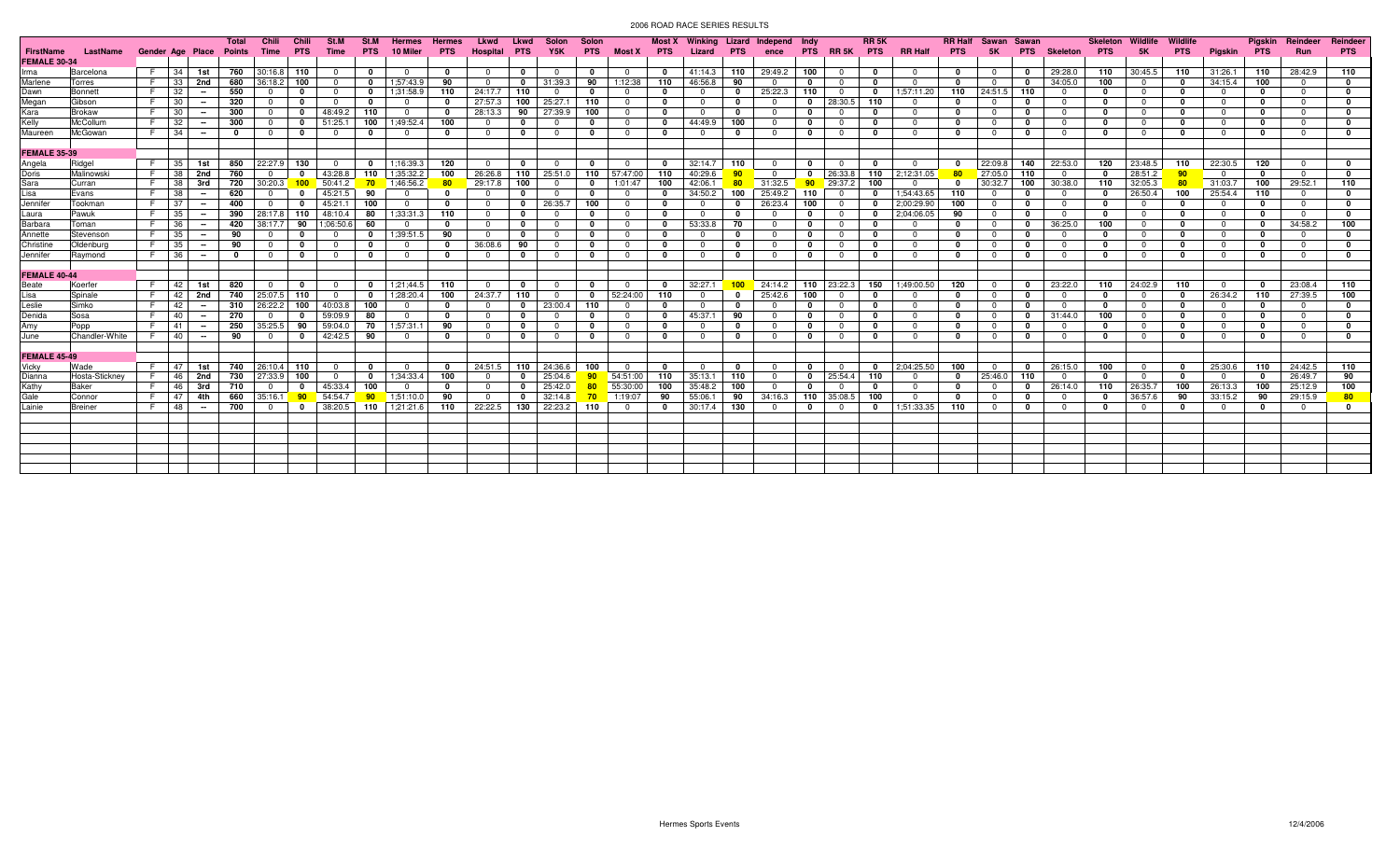|                     |              |                  |     |     | Total  | - Chili            | Chili      | .St.M         |            |                            |            | Lkwd     |            |                  | Solon      |               | Most X     | Winking Lizard Independ |            |         | – Indv       |                         | <b>RR 5K</b> |                | <b>RR Half</b> |                 |            |                 |            |         |            |         | Piaskin    | Reindeer | Reindeer   |
|---------------------|--------------|------------------|-----|-----|--------|--------------------|------------|---------------|------------|----------------------------|------------|----------|------------|------------------|------------|---------------|------------|-------------------------|------------|---------|--------------|-------------------------|--------------|----------------|----------------|-----------------|------------|-----------------|------------|---------|------------|---------|------------|----------|------------|
|                     | LastName     | Gender Age Place |     |     | Points | Time               | <b>PTS</b> | Time          | <b>PTS</b> | 10 Miler                   | <b>PTS</b> | Hospital | <b>PTS</b> | Y <sub>5</sub> K | <b>PTS</b> | <b>Most X</b> | <b>PTS</b> | Lizard                  | <b>PTS</b> | ence    | <b>PTS</b>   | RR 5K                   | <b>PTS</b>   | <b>RR Half</b> | <b>PTS</b>     | 5Κ.             | <b>PTS</b> | <b>Skeleton</b> | <b>PTS</b> | 5K      | <b>PTS</b> | Pigskin | <b>PTS</b> | Run      | <b>PTS</b> |
| <b>FEMALE 50-54</b> |              |                  |     |     |        |                    |            |               |            |                            |            |          |            |                  |            |               |            |                         |            |         |              |                         |              |                |                |                 |            |                 |            |         |            |         |            |          |            |
| Sue                 | <b>IFunk</b> |                  | 52  | 1st |        | <b>790</b> 25:14.4 |            | $110$ 44:32.1 |            | $\Omega$                   |            | 25:43.6  |            | 110 24:56.6      |            | 53:18:00      |            | 35:30.5                 |            | 26:00.7 |              | $110$ 25:23.1           | 130          | 1:56:54.10     |                | 110 25:10.6     |            |                 |            | 26:39.8 | 110        | 26:02.8 | 110        | 25:07.5  | 110        |
| Laura               | Knowles      |                  | 53  | 2nd | 710    | 26:49.7            |            | 46:43.1       |            | 1;37:10.8                  |            | 27:02.8  |            | 26:28.1          |            | 59:11:00      |            | 35:46.9                 | 100        | 27:11.3 |              | 100 26:35.1             |              | 100 2;09:20.10 |                | 100 26:55.2     | 100        | 26:34.0         | 110        | 26:56.1 | 100        | 27:02.6 |            | 26:11.1  |            |
| Carol               | Sockol       |                  | 52  | 3rd |        | 670 26:38.8        | 100        | 44:20.7       | 110        | 1;31:06.8                  |            | 25:48.2  | 100        | 00:00.0          |            | 55:57:00      | 100        |                         |            |         |              |                         |              |                |                |                 |            | 30:31.0         | 80         |         |            |         |            | 27:39.6  |            |
| Carol               | Kwan         |                  |     |     |        | 660 29:07.0        |            | $\sqrt{80}$ 0 |            | 1;38:49.3                  |            | 27:20.9  |            | 26:56.3          |            |               |            | 37:49.6                 |            | 27:17.7 |              | $90$ 26:21.9            | 110          | 02:10:07.80    |                | 90 27:07.9      |            | 27:14.0         | 90         | 27:03.2 |            | 27:28.0 |            | 25:56.4  | 100        |
| Karen               | Stross       |                  | 52  | 5th | 640    |                    |            |               |            |                            |            |          |            | 26:04.7          | 100        | 59:26:00      |            | 36:09.3                 |            |         |              | 26:52.2                 | 90           |                |                | 27:41.7         |            | 26:56.0         | 100        | 27:39.2 | -80        | 26:57.3 | 100        | 26:53.5  |            |
| Debby               | Wilkerson    |                  | 52  | 6th | 520    | 31:58.4            |            | 52:09.3       |            |                            |            | 32:23.4  |            | 32:09.3          |            | 1:08:22       | 70         | 44:40.9                 |            | 32:54.5 | 80           | 30:58.5                 | 80           |                |                | 32:17.3         |            | 32:38.0         |            | 32:51.4 |            | 32:38.5 | 70         | 31:41.9  |            |
| Libby               | White        |                  | -54 | 7th |        | $500$ 34:14.9      | $-60$      | 54:58.3       | - 70       | 1;52:16.8                  | -80        |          |            |                  |            |               |            | 43:55.2                 |            |         | $\mathbf{0}$ | 32:56.5                 | 70           | 2;26:24.75     | 80             | $\Omega$        |            | 32:05.0         | 70         | 33:19.7 |            | 32:47.2 | 60         | 32:34.6  |            |
|                     |              |                  |     |     |        |                    |            |               |            |                            |            |          |            |                  |            |               |            |                         |            |         |              |                         |              |                |                |                 |            |                 |            |         |            |         |            |          |            |
| <b>FEMALE 55-59</b> |              |                  |     |     |        |                    |            |               |            |                            |            |          |            |                  |            |               |            |                         |            |         |              |                         |              |                |                |                 |            |                 |            |         |            |         |            |          |            |
| Jennifer            | Emch         |                  | 57  | 1st |        | <b>780</b> 26:44.9 |            | $110$ 46:14.1 | 110        | $\overline{\phantom{a}}$ 0 |            | 28:42.6  |            | 110 26:36.3      | 110        |               |            | 35:31.2                 | 110        | 26:29.2 |              | 110 25:38.9             | 120          |                |                |                 |            | 27:00.0         | 110        | 28:08.3 |            |         |            | 26:22.2  | 110        |
| Carol               | Chapin       |                  | 55  | 2nd | 740    |                    |            |               |            | 1;36:50.1                  |            |          |            |                  |            | 1:07:23       | 110        | 42:21.4                 |            | 31:25.5 |              | $\overline{\mathbf{0}}$ | 0            | 2:16:22.40     |                | $110$   29:40.9 |            | 29:32.0         | 100        | 30:18.2 |            |         |            | 28:34.4  | 100        |
| Joyce               | Prohaska     |                  | -55 |     |        |                    |            |               |            | 1:47:38.3                  |            | 31:47.1  | 100        |                  |            | 1:08:23       |            | 42:40.0                 |            |         |              | 31:56.3                 | 110          | 2:24:07.35     | 100            | 31:38.3         |            | 30:57.0         |            | 32:19.1 |            | 31:35.5 | 110        | 31:13.9  |            |
| Joan                |              |                  | 56  |     | 540    | 21:51.0            | 140        | 35:18.7       | 130        | 1:13:53.7                  | 130        | 20:48.5  | 140        |                  |            |               |            |                         |            |         |              |                         |              |                |                |                 |            |                 |            |         |            |         |            |          |            |
|                     |              |                  |     |     |        |                    |            |               |            |                            |            |          |            |                  |            |               |            |                         |            |         |              |                         |              |                |                |                 |            |                 |            |         |            |         |            |          |            |
|                     |              |                  |     |     |        |                    |            |               |            |                            |            |          |            |                  |            |               |            |                         |            |         |              |                         |              |                |                |                 |            |                 |            |         |            |         |            |          |            |
|                     |              |                  |     |     |        |                    |            |               |            |                            |            |          |            |                  |            |               |            |                         |            |         |              |                         |              |                |                |                 |            |                 |            |         |            |         |            |          |            |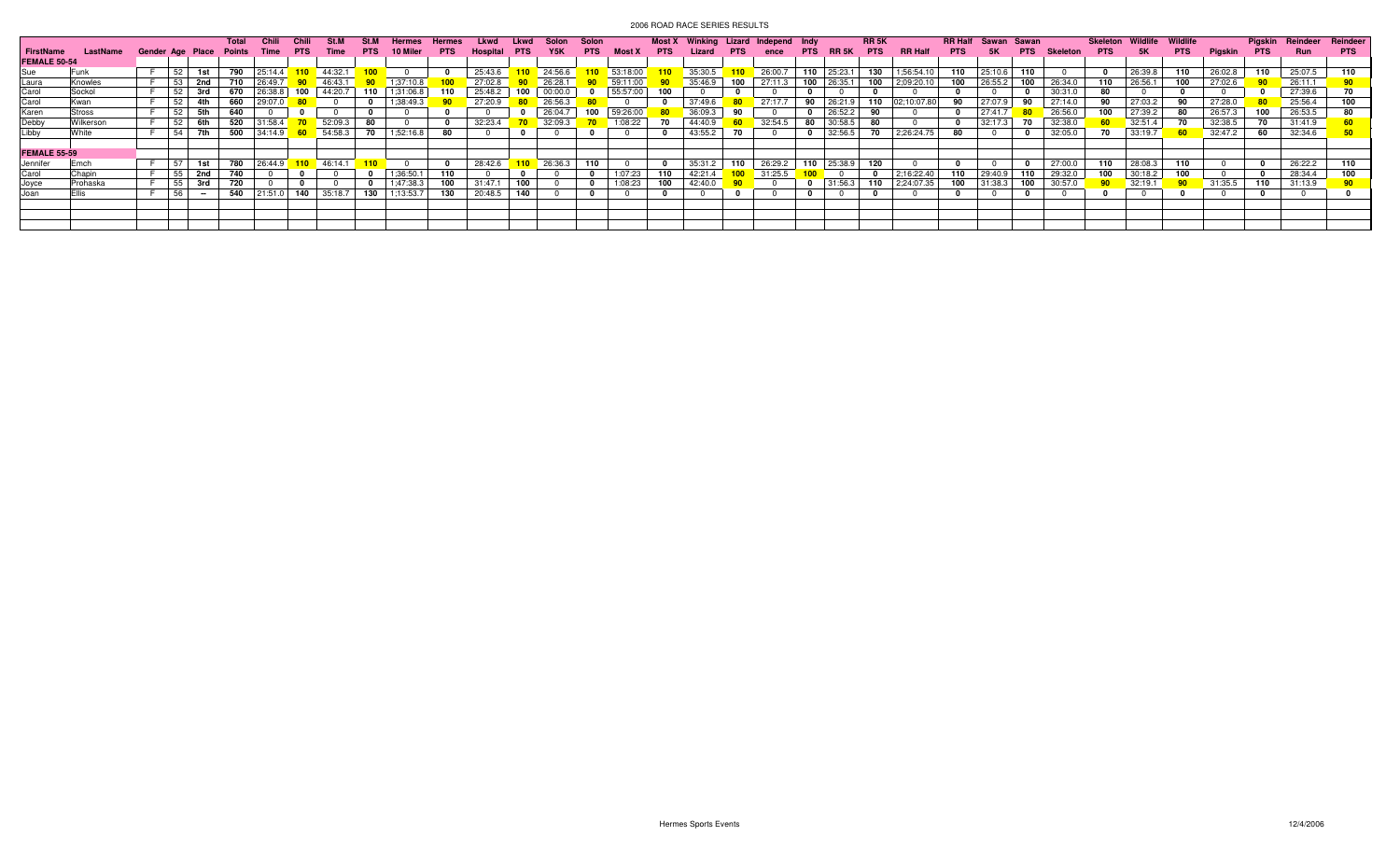|                   |                               |                         |          |          | Total        | Chili                   | Chili           | St.M                          | St.M         | Hermes                  | <b>Hermes</b> | Lkwd           | Lkwd         | Solon                   | Solon        |                         |              |                |                 | Most X Winking Lizard Independ Indy |              |                         | <b>RR 5K</b> |                | <b>RR Half</b> | Sawan Sawan    |              |                     | Skeleton     | Wildlife       | Wildlife     |                         | Pigskin      | Reindeer       | Reindeer     |
|-------------------|-------------------------------|-------------------------|----------|----------|--------------|-------------------------|-----------------|-------------------------------|--------------|-------------------------|---------------|----------------|--------------|-------------------------|--------------|-------------------------|--------------|----------------|-----------------|-------------------------------------|--------------|-------------------------|--------------|----------------|----------------|----------------|--------------|---------------------|--------------|----------------|--------------|-------------------------|--------------|----------------|--------------|
| <b>FirstName</b>  | LastName                      | Gender Age Place Points |          |          |              | Time                    | <b>PTS</b>      | Time                          | <b>PTS</b>   | 10 Miler                | <b>PTS</b>    | Hospital       | <b>PTS</b>   | Y5K                     |              | PTS Most X PTS          |              | Lizard         | <b>PTS</b>      | ence                                |              | PTS RR5K PTS            |              | <b>RR Half</b> | <b>PTS</b>     | 5K             |              | <b>PTS</b> Skeleton | <b>PTS</b>   | 5K             | <b>PTS</b>   | Pigskin                 | <b>PTS</b>   | <b>Run</b>     | <b>PTS</b>   |
|                   | <b>TOP FIVE MALE OVERALLS</b> |                         |          |          |              |                         |                 |                               |              |                         |               |                |              |                         |              |                         |              |                |                 |                                     |              |                         |              |                |                |                |              |                     |              |                |              |                         |              |                |              |
| Daniel            | Wade                          |                         |          | M 21 1st |              | 1120 17:47.5 160        |                 | 28:20.8                       | 160          | 1:01:14.8               | $-160$        | 17:06.9        |              | 160 16:50.5             | 160          | $\Omega$                | $\Omega$     | $\overline{0}$ | $\mathbf{0}$    | 17:21.7                             | 160          | $\overline{\mathbf{0}}$ | $\mathbf{0}$ | 1:17:46.75     | 160            | $^{\circ}$     | $\mathbf 0$  | 17:12.0             | 160          | $\overline{0}$ | 0            | 17:13.9                 | 160          | 16:43.4        | 160          |
| John              | Lewandowski                   |                         |          | M 49 2nd |              | $1070$   18:11.8        | 150             | 30:01.9                       | 150          | $\overline{\mathbf{0}}$ | $\Omega$      | 17:46.8        | 150          | $\Omega$                | $\mathbf{0}$ | $\overline{0}$          | $\mathbf{0}$ | 24:20.8        | $140 -$         | 18:08.6                             |              | 150 17:55.5             | 160          | $\overline{0}$ | $\mathbf{0}$   | $^{\circ}$     | $\mathbf 0$  | - 0                 | $\mathbf{0}$ | 18:58.1        | 160          | 18:50.8                 | 150          | $\overline{0}$ | $\mathbf 0$  |
| Paul              | Dunphy                        |                         |          | M 27 3rd |              | 1040 18:45.4 120        |                 | 30:35.1                       | 140          | 1:03:44.8               | 150           | 18:19.4        | 140          | $\overline{0}$          | $\mathbf 0$  | 38:20:00                | 160          | 23:56.1        | 160             | 19:40.5                             | 130          | $\overline{0}$          | 0            | 1;28:45.90     | 140            | $\overline{0}$ | $\mathbf{0}$ | 18:51.0             | 150          | $\overline{0}$ | 0            | $\overline{0}$          | $\mathbf 0$  | $\overline{0}$ | $\mathbf{0}$ |
| Adam              | Hunter                        |                         | M 35 4th |          | 1000         | $\overline{\mathbf{0}}$ | $\mathbf 0$     | 32:47.4                       | 110          | 1:06:34.2               | 130           | 18:31.8        |              | 130   18:25.3   150     |              | 39:05:00                | 150          | 23:58.9        | 150             | 18:10.3                             | 140          | $\overline{0}$          | 0            | 1:22:07.10     | 150            | $\overline{0}$ | $\mathbf 0$  | $\overline{0}$      | $\mathbf 0$  | $\overline{0}$ | 0            | $\overline{0}$          | $\mathbf 0$  | $\overline{0}$ | $\mathbf 0$  |
| Travis            | Haselswerdt                   |                         | M 31 5th |          |              | 910 20:58.1 80          |                 | $\overline{\mathbf{0}}$       | $\mathbf 0$  | $\overline{0}$          | $\mathbf{0}$  | 19:16.0        |              | 110 19:26.4             | 130          | $\overline{0}$          | $\mathbf 0$  | $\overline{0}$ | $\mathbf{0}$    | 19:48.3                             |              | 120 18:57.0             | 150          | 1:49.04.35     | 100            | $\overline{0}$ | $\mathbf{0}$ | 19:17.0             | 130          | 19:48.0        | 150          | $\overline{0}$          | 120          | $\overline{0}$ | $\mathbf 0$  |
|                   |                               |                         |          |          |              |                         |                 |                               |              |                         |               |                |              |                         |              |                         |              |                |                 |                                     |              |                         |              |                |                |                |              |                     |              |                |              |                         |              |                |              |
| <b>MALE 11-15</b> |                               |                         |          |          |              |                         |                 |                               |              |                         |               |                |              |                         |              |                         |              |                |                 |                                     |              |                         |              |                |                |                |              |                     |              |                |              |                         |              |                |              |
| Michael           | O'Connor                      |                         | M   13   | 1st      | 770          | $\overline{0}$          | $\mathbf 0$     | $\overline{\mathbf{0}}$       | 0            | $\overline{0}$          | 0             |                | $\mathbf{0}$ | 20:41.1                 | 110          | $\overline{0}$          | 0            | 34:00.4        | 110 l           | 21:20.6                             | 110          | $\overline{0}$          | $\mathbf 0$  | $\overline{0}$ | 0              | $\overline{0}$ | $\mathbf{0}$ | 24:51.0             | 110          | 27:25.0        | 110          | 22:04.7                 | 110          | 32:59.9        | 110          |
| Mike              | Hegan                         | M I                     | 14       | $\sim$   |              | 110 20:32.3 110         |                 | $\overline{\mathbf{0}}$       | $\mathbf 0$  | $\Omega$                | $^{\circ}$    | $\Omega$       | $\mathbf 0$  | $\Omega$                | $\mathbf{0}$ | $\overline{0}$          | 0            | $\Omega$       | $\mathbf{0}$    | $\Omega$                            | $\mathbf{0}$ | $\Omega$                | $\mathbf 0$  | $\Omega$       | $\mathbf{0}$   | $\overline{0}$ | $\mathbf{0}$ | $\Omega$            | $\mathbf{0}$ | $\overline{0}$ | $\mathbf 0$  | $\overline{0}$          | $\mathbf 0$  | $\overline{0}$ | $\mathbf 0$  |
| Zach              | Meiss                         |                         | M   14   | $\sim$   |              | $100$   28:10.1   100   |                 | $\mathbf{0}$                  | $\mathbf{0}$ | $\overline{0}$          | $\mathbf{0}$  | $\Omega$       | $\mathbf{0}$ | - 0                     | $\mathbf{0}$ | . റ                     | $\mathbf{0}$ | $^{\circ}$     | $\mathbf{0}$    | $^{\circ}$                          | $\mathbf{0}$ | $\overline{0}$          | $\mathbf 0$  | 0              | $\mathbf{0}$   | $\overline{0}$ | $\mathbf{0}$ | $\mathbf{0}$        | $\mathbf{0}$ | $^{\circ}$     | $\mathbf 0$  | $\mathbf{0}$            | $\mathbf{0}$ | $\overline{0}$ | $\mathbf{0}$ |
| <b>MALE 20-24</b> |                               |                         |          |          |              |                         |                 |                               |              |                         |               |                |              |                         |              |                         |              |                |                 |                                     |              |                         |              |                |                |                |              |                     |              |                |              |                         |              |                |              |
| Michael           |                               |                         |          |          |              |                         |                 |                               |              |                         |               |                |              |                         |              |                         |              |                |                 |                                     |              |                         |              |                |                |                |              |                     |              |                |              |                         |              |                |              |
|                   | Williams                      |                         | M 24     | $\sim$   | $\mathbf{0}$ | $\overline{0}$          | $\mathbf 0$     | $\overline{0}$                | $\mathbf 0$  | $\overline{0}$          | $\mathbf 0$   | $\overline{0}$ | $\mathbf 0$  | $\overline{0}$          | $\mathbf 0$  | $\overline{0}$          | $\mathbf{0}$ | $\overline{0}$ | $\mathbf{0}$    | $\overline{0}$                      | $\mathbf{0}$ | $\overline{0}$          | $\mathbf 0$  | $\Omega$       | $\mathbf 0$    | $\overline{0}$ | $\mathbf{0}$ | $\overline{0}$      | $\mathbf 0$  | $\overline{0}$ | $\mathbf{0}$ | $\overline{0}$          | $\mathbf 0$  | $\overline{0}$ | $\mathbf 0$  |
| <b>MALE 25-29</b> |                               |                         |          |          |              |                         |                 |                               |              |                         |               |                |              |                         |              |                         |              |                |                 |                                     |              |                         |              |                |                |                |              |                     |              |                |              |                         |              |                |              |
| Kerim             | Genc                          |                         | M 26     | 1st      | 770          | $^{\circ}$              | $\mathbf{0}$    | $\overline{0}$                | $\mathbf 0$  | 1:22:56.4               | 100           | 23:00.6        | 110          | $\overline{0}$          |              | $0 \quad 53:35:00$      | 110          | 32:04.9        | 110             | $\overline{0}$                      | $\mathbf{0}$ | $\overline{0}$          | $\mathbf 0$  | $\mathbf{0}$   | $\mathbf{0}$   | 23:09.7        |              | 110 22:27.0         | 110          | $\overline{0}$ | $\mathbf{0}$ | 22:10.3                 | 110          | 21:33.2        | 110          |
| Tim               | Heikkila                      | M                       | 29       | $\sim$   | 720          | $\overline{0}$          | $\mathbf 0$     | 34:04.0                       | 110          | 1:09:29.5               | 110           | $\overline{0}$ | $\mathbf 0$  | $\overline{0}$          | $\mathbf 0$  | 42:17:00                | 140          | $\overline{0}$ | $\mathbf 0$     | 20:12.8                             | 120          | $\overline{0}$          | $\mathbf{0}$ | 1:32:02.70     | 110            | $\overline{0}$ | $\mathbf{0}$ | $\mathbf{0}$        | $\mathbf 0$  | $\mathbf 0$    | $\mathbf 0$  | 19:39.5                 | 130          | $\overline{0}$ | $\mathbf 0$  |
| Adam              | Snyder                        |                         | M 25     | $\sim$   |              |                         |                 | 210 26:29.6 110 43:48.4       | 100          | $\overline{0}$          | $\mathbf{0}$  | $\Omega$       | $\mathbf{0}$ | $\overline{0}$          | $\mathbf 0$  | $\Omega$                | $\mathbf 0$  | $^{\circ}$     | $\mathbf{0}$    | $\Omega$                            | $\mathbf{0}$ | $\overline{0}$          | $\mathbf 0$  | $\Omega$       | $\mathbf 0$    | $\overline{0}$ | $\mathbf 0$  | $\overline{0}$      | $\mathbf 0$  | $^{\circ}$     | 0            | $\Omega$                | $\mathbf{0}$ | $\overline{0}$ | $\mathbf 0$  |
| Michael           | Callahan                      |                         | M 27     | $\sim$   | 100          | $\overline{0}$          | $\mathbf{0}$    | $\overline{0}$                | 0            | $\Omega$                | $^{\circ}$    | $\Omega$       | $\mathbf{0}$ | $\Omega$                | $\mathbf{0}$ | $\Omega$                | $\mathbf{0}$ | $\overline{0}$ | $\mathbf 0$     | $\Omega$                            | $\mathbf{0}$ | $\overline{0}$          | $\mathbf{0}$ | $\Omega$       | $\mathbf{0}$   | $\Omega$       | $\mathbf{0}$ | $\Omega$            | $\Omega$     | $^{\circ}$     | 0            | $\Omega$                | $\mathbf 0$  | 23:36.7        | 100          |
|                   |                               |                         |          |          |              |                         |                 |                               |              |                         |               |                |              |                         |              |                         |              |                |                 |                                     |              |                         |              |                |                |                |              |                     |              |                |              |                         |              |                |              |
| <b>MALE 30-34</b> |                               |                         |          |          |              |                         |                 |                               |              |                         |               |                |              |                         |              |                         |              |                |                 |                                     |              |                         |              |                |                |                |              |                     |              |                |              |                         |              |                |              |
| David             | Miceli                        | M I                     | 31       | 1st      |              |                         |                 | 860   19:24.0   110   32:18.1 | 110          | 1:09:22.8               | 100           | 18:44.3        |              | 120 18:59.6 140         |              | $\Omega$                | $\Omega$     | $\Omega$       | $\mathbf{0}$    | $\Omega$                            | $\mathbf{0}$ | $\Omega$                | $\mathbf 0$  | $\Omega$       | $\mathbf{0}$   | $\Omega$       | $\mathbf{0}$ | 19:03.0             | 140          | $\overline{0}$ | 0            | 19:26.9                 | 140          | $\Omega$       | $\mathbf{0}$ |
| Jason             | Johnson                       | <b>M</b>                |          | 33 2nd   | 830          | 20:16.7                 | 90              | 34:02.4                       | 90           | $\Omega$                | 0             | 19:32.9        | 90           | - 0                     | $\mathbf 0$  | $\Omega$                | $\mathbf 0$  | $\Omega$       | $\mathbf 0$     | $\Omega$                            | $\mathbf 0$  | $\overline{0}$          | $\mathbf 0$  | $\Omega$       | $\mathbf{0}$   | 19:40.9        | 150          | 19:37.0             | 120          | 20:10.6        | 140          | $\Omega$                | $^{\circ}$   | 19:24.0        | 150          |
| Stephen           | Bartel                        | <b>M</b>                |          | 34 3rd   | 780          | $\sqrt{20:15.6}$        | 100             | 33:04.5                       | 100          | 1:08:42.0               | 110           | 19:48.3        |              | 80 19:48.0              | 120          | $\Omega$                | n            | 27:21.4        | 130             | $\Omega$                            | $^{\circ}$   | $\Omega$                | 0            | $\Omega$       | $\mathbf{0}$   | $\Omega$       | $\mathbf{0}$ | $\Omega$            | $\mathbf{0}$ | 26:01.2        | 110          | 25:31.4                 | 110          | $\Omega$       | $\mathbf{0}$ |
| Eric              | Malone                        | M                       | 32       | 4th      | 740          | 22:05.0                 | $-70$           | 37:50.2                       | 80           | 1:11:19.1               | 90            | 19:23.1        | 100          | $\Omega$                | $\mathbf 0$  | $\overline{\mathbf{0}}$ | 0            | 29:28.6        | 110             | 21:33.5                             |              | 110 20:07.0             | 140          | 1;42:54.65     | 110            | $\mathbf 0$    | $\mathbf 0$  | $\mathbf{0}$        | $\mathbf{0}$ | $\overline{0}$ | 0            | $\overline{\mathbf{0}}$ | $\mathbf{0}$ | $\overline{0}$ | $\mathbf 0$  |
| Chris             | Sullivan                      | <b>M</b>                | 32       | 5th      |              | 710 25:56.7             | 30 <sub>2</sub> | 41:26.6                       | $-50$        | 1:29:39.7               | $-70$         | 25:58.3        |              | $60$ 24:35.4            | 110          | $\overline{0}$          | $\Omega$     | 33:09.8        | 90 <sub>1</sub> | 24:51.9                             | 90           | $\Omega$                | $\mathbf 0$  | 1:54:16.55     | 90             | $\mathbf{0}$   | $\mathbf 0$  | 25:34.0             | 110          | 26:28.1        | 100          | 25:37.2                 | 100          | 26:14.2        | 110          |
| Gary              | Traicoff                      | M                       | 33       | $\sim$   | 300          | 25:22.0                 | 40              | 41:16.2                       | 60           | $\Omega$                | $\Omega$      | $\Omega$       | 0            | - 0                     | $\mathbf 0$  | $\overline{0}$          | 0            | 32:39.4        | 100             | 22:36.3                             | 100          | $\overline{\mathbf{0}}$ | $\mathbf 0$  | 0              | $\mathbf{0}$   | $^{\circ}$     | $\mathbf{0}$ | $\Omega$            | $\mathbf{0}$ | $^{\circ}$     | 0            | - 0                     | $\mathbf{0}$ | $\Omega$       | $\mathbf{0}$ |
| Robert            | Barcelona                     | M                       | 30       | $\sim$   |              | 240 27:09.0             | - 20            | $\overline{\mathbf{0}}$       | 0            | $\overline{0}$          | 0             | 27:23.4        | 50           | 26:25.0                 | 100          | $\overline{0}$          | 0            | 37:07.0        | 70              | $\overline{0}$                      | $\mathbf 0$  | $\overline{0}$          | $\mathbf 0$  | $\mathbf{0}$   | $\mathbf 0$    | $\overline{0}$ | $\mathbf 0$  | $\mathbf{0}$        | $\mathbf 0$  | $^{\circ}$     | $\mathbf 0$  | $\overline{0}$          | $\mathbf{0}$ | $\overline{0}$ | $\mathbf 0$  |
| Marcel            | Mol                           | M                       | 33       | $\sim$   | 240          | $\overline{\mathbf{0}}$ | $\mathbf 0$     | $\overline{0}$                | $\mathbf{0}$ | 1:33:19.3               | - 60          | $\Omega$       | $\mathbf 0$  | $\Omega$                | $\mathbf 0$  | 46:47:00                | 100          | 35:31.1        | 80              | $\overline{0}$                      | $\bullet$    | $\overline{\mathbf{0}}$ | $\mathbf{0}$ | $\mathbf{0}$   | $\mathbf 0$    | $\overline{0}$ | $\mathbf 0$  | $\mathbf{0}$        | $\mathbf{0}$ | $\mathbf 0$    | $\mathbf{0}$ | $\overline{0}$          | $\mathbf 0$  | $\overline{0}$ | $\mathbf{0}$ |
| Bryan             | Vitron                        | M                       | 32       | $\sim$   | 150          | $\overline{0}$          | $\mathbf 0$     | $\overline{0}$                | $\mathbf 0$  | 1;25:51.3               | 80            | 24:36.7        | 70           | $\overline{\mathbf{0}}$ | $\mathbf 0$  | $\Omega$                | $\mathbf{0}$ | $^{\circ}$     | $\mathbf 0$     | $\overline{0}$                      | $\mathbf{0}$ | $\overline{0}$          | $\mathbf 0$  | $\mathbf{0}$   | $\mathbf{0}$   | $\mathbf{0}$   | $\mathbf 0$  | $\mathbf{0}$        | $\mathbf 0$  | $^{\circ}$     | $\mathbf 0$  | $\overline{0}$          | $\mathbf 0$  | $\overline{0}$ | $\mathbf{0}$ |
| Edward            | Clouser, Jr                   |                         | M 34     | $\sim$   |              | 120 24:24.4 50          |                 | 40:52.5                       | 70           | $\overline{0}$          | 0             | - 0            | $^{\circ}$   | $\overline{0}$          | $\mathbf 0$  | $\overline{\mathbf{0}}$ | $\mathbf 0$  | $^{\circ}$     | $\mathbf 0$     | $\overline{0}$                      | $\mathbf{0}$ | $\overline{0}$          | $\mathbf 0$  | $\mathbf{0}$   | $\mathbf{0}$   | $\mathbf{0}$   | $\mathbf 0$  | $\mathbf{0}$        | $\mathbf 0$  | $^{\circ}$     | $\mathbf 0$  | $\mathbf{0}$            | $\mathbf 0$  | $\overline{0}$ | $\mathbf{0}$ |
| Justin            | Cownden                       |                         | M 31     | $\sim$   | 110          | $\overline{0}$          | $\mathbf{0}$    | $\overline{\mathbf{0}}$       | 0            | $\overline{0}$          | $^{\circ}$    | $\Omega$       | $\mathbf{0}$ | $\overline{0}$          | $\mathbf 0$  | 45:34:00                | 110          | $^{\circ}$     | $\mathbf 0$     | $\overline{0}$                      | $\mathbf{0}$ | $\overline{0}$          | $\mathbf 0$  | $\Omega$       | $\mathbf{0}$   | $\overline{0}$ | $^{\circ}$   | $\Omega$            | $\mathbf{0}$ | $\Omega$       | $\mathbf 0$  | $\overline{0}$          | $\mathbf{0}$ | $\Omega$       | $\mathbf{0}$ |
| Jon               | Grafious                      |                         | M 32     | $\sim$   | 60           | 23:48.5                 | 60              | $\overline{0}$                | $\mathbf 0$  | $\overline{0}$          | $\mathbf{0}$  | $\mathbf{0}$   | $\mathbf{0}$ | $\overline{0}$          | $\mathbf 0$  | $\overline{\mathbf{0}}$ | $\mathbf{0}$ | $\mathbf 0$    | $\mathbf{0}$    | $\overline{0}$                      | $\bullet$    | $\overline{0}$          | $\mathbf 0$  | $\mathbf{0}$   | $\mathbf 0$    | $\mathbf 0$    | $\mathbf{0}$ | $\mathbf{0}$        | $\mathbf 0$  | $\mathbf 0$    | $\mathbf{0}$ | $\overline{0}$          | 0            | $\overline{0}$ | $\mathbf{0}$ |
| John              | Han                           |                         | M 30     | $\sim$   | $\mathbf 0$  | $\overline{0}$          | $\mathbf 0$     | $\overline{0}$                | $\mathbf 0$  | $\overline{0}$          | $\mathbf 0$   | $\overline{0}$ | $\mathbf{0}$ | $\overline{0}$          | $\mathbf 0$  | $\overline{0}$          | $\mathbf 0$  | $^{\circ}$     | $\mathbf 0$     | $\overline{0}$                      | $\mathbf{0}$ | $\overline{0}$          | 0            | $\overline{0}$ | $\mathbf{0}$   | $\overline{0}$ | $\mathbf 0$  | $\mathbf{0}$        | $\mathbf 0$  | $^{\circ}$     | 0            | $\overline{0}$          | $\mathbf{0}$ | $\overline{0}$ | $\mathbf{0}$ |
| Richard J         | Wilson                        |                         | M 32     | $\sim$   | $\mathbf{0}$ | $\overline{0}$          | $\mathbf 0$     | $\overline{0}$                | $\mathbf 0$  | $\overline{0}$          | $\mathbf 0$   | $\Omega$       | $\mathbf{0}$ | $\overline{0}$          | $\mathbf 0$  | $\overline{0}$          | $\mathbf{0}$ | $^{\circ}$     | $\mathbf{0}$    | $^{\circ}$                          | $\mathbf{0}$ | $\overline{0}$          | $\mathbf 0$  | $\mathbf{0}$   | $\mathbf 0$    | $\mathbf{0}$   | $\mathbf 0$  | $\mathbf{0}$        | $\mathbf 0$  | $^{\circ}$     | $\mathbf 0$  | $\overline{0}$          | $\mathbf{0}$ | $\overline{0}$ | $\mathbf{0}$ |
| Anthony           | Coyne                         |                         | M 33     | $\sim$   | $\bullet$    | $\overline{0}$          | $\mathbf{0}$    | $\Omega$                      | 0            | $\Omega$                | $^{\circ}$    | $\Omega$       | $\mathbf{0}$ | - 0                     | 0            | $\Omega$                | $\mathbf{0}$ | $\Omega$       | $\mathbf{0}$    | $\Omega$                            | $\mathbf{0}$ | $\Omega$                | $\mathbf{0}$ | $\Omega$       | $\mathbf{0}$   | $\Omega$       | $^{\circ}$   | $\Omega$            | $\mathbf{0}$ | $\Omega$       | $\Omega$     | $\Omega$                | $^{\circ}$   | $\Omega$       | $\mathbf{0}$ |
|                   |                               |                         |          |          |              |                         |                 |                               |              |                         |               |                |              |                         |              |                         |              |                |                 |                                     |              |                         |              |                |                |                |              |                     |              |                |              |                         |              |                |              |
|                   |                               |                         |          |          |              |                         |                 |                               |              |                         |               |                |              |                         |              |                         |              |                |                 |                                     |              |                         |              |                |                |                |              |                     |              |                |              |                         |              |                |              |
|                   |                               |                         |          |          |              |                         |                 |                               |              |                         |               |                |              |                         |              |                         |              |                |                 |                                     |              |                         |              |                |                |                |              |                     |              |                |              |                         |              |                |              |
|                   |                               |                         |          |          |              |                         |                 |                               |              |                         |               |                |              |                         |              |                         |              |                |                 |                                     |              |                         |              |                |                |                |              |                     |              |                |              |                         |              |                |              |
|                   |                               |                         |          |          |              |                         |                 |                               |              |                         |               |                |              |                         |              |                         |              |                |                 |                                     |              |                         |              |                |                |                |              |                     |              |                |              |                         |              |                |              |
|                   |                               |                         |          |          |              |                         |                 |                               |              |                         |               |                |              |                         |              |                         |              |                |                 |                                     |              |                         |              |                |                |                |              |                     |              |                |              |                         |              |                |              |
|                   |                               |                         |          |          |              |                         |                 |                               |              |                         |               |                |              |                         |              |                         |              |                |                 |                                     |              |                         |              |                |                |                |              |                     |              |                |              |                         |              |                |              |
|                   |                               |                         |          |          |              |                         |                 |                               |              |                         |               |                |              |                         |              |                         |              |                |                 |                                     |              |                         |              |                |                |                |              |                     |              |                |              |                         |              |                |              |
|                   |                               |                         |          |          |              |                         |                 |                               |              |                         |               |                |              |                         |              |                         |              |                |                 |                                     |              |                         |              |                |                |                |              |                     |              |                |              |                         |              |                |              |
|                   |                               |                         |          |          |              |                         |                 |                               |              |                         |               |                |              |                         |              |                         |              |                |                 |                                     |              |                         |              |                |                |                |              |                     |              |                |              |                         |              |                |              |